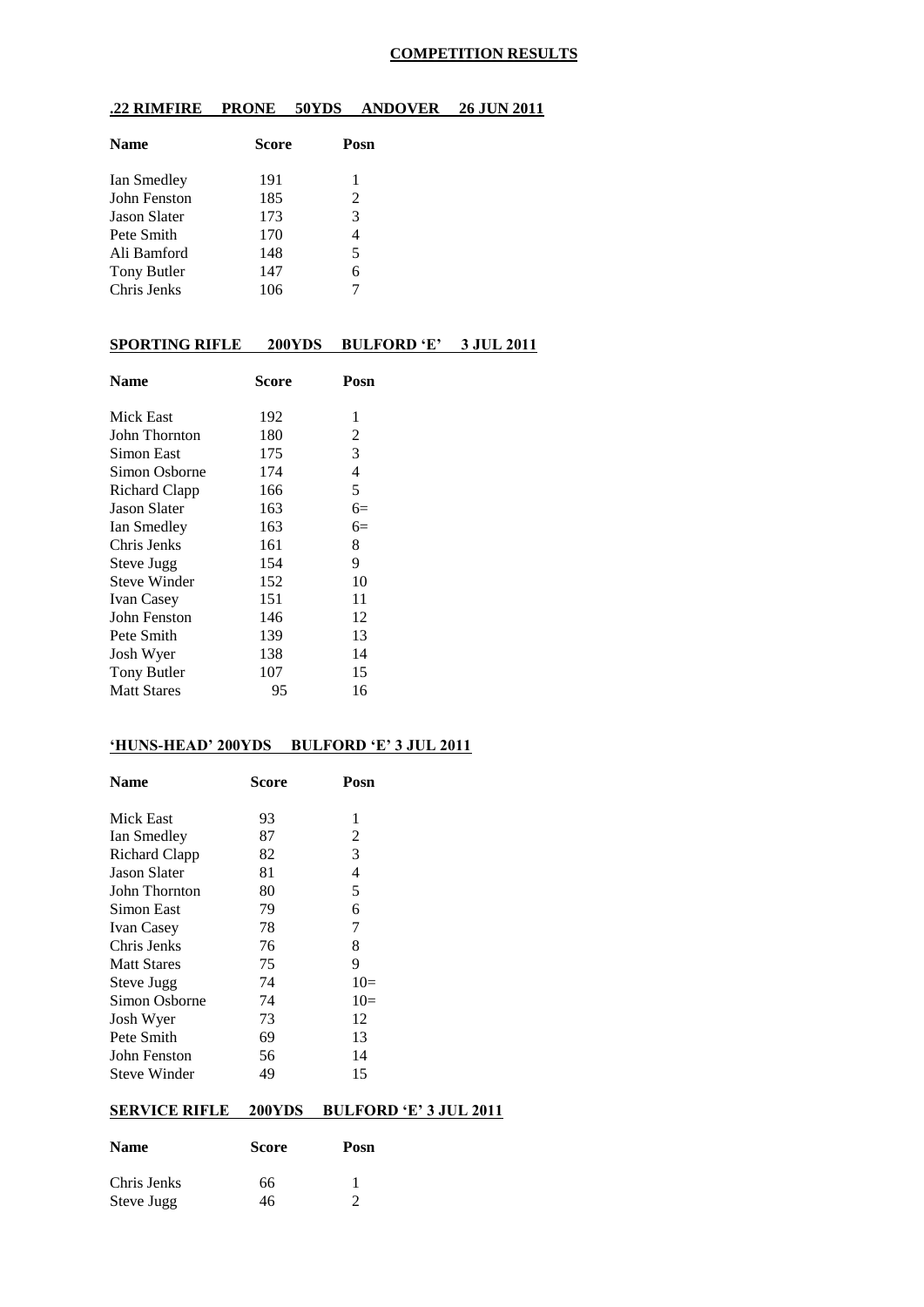### **'JIM FRENCH' COMPETITION 25M OFFHAND OLD SARUM 10 JUL 2011**

| Name            |  |     | <b>Top</b><br><b>Bottom</b>                    |     | Posn                     |  |
|-----------------|--|-----|------------------------------------------------|-----|--------------------------|--|
| Air Rifle       |  |     | (30 rounds in 5 mins - to include all loading) |     |                          |  |
| Simon East      |  | 132 | 130                                            | 262 | 1                        |  |
| Mick East       |  | 128 | 131                                            | 259 | 2                        |  |
| Mark Palmer (G) |  | 120 | 126                                            | 246 | 3                        |  |
| John Thornton   |  | 127 | 114                                            | 241 | $\overline{\mathcal{A}}$ |  |
| Simon Osborne   |  | 110 | 129                                            | 239 | 5                        |  |
| Ross Pritchard  |  | 111 | 108                                            | 219 | $6=$                     |  |
| Pete Smith      |  | 111 | 108                                            | 219 | $6=$                     |  |
| Gerry Bateman   |  | 99  | 114                                            | 213 | 8                        |  |
| Julian Mackie   |  | 128 | 70                                             | 198 | 9                        |  |
| Jason Vaughan   |  | 80  | 109                                            | 189 | 10                       |  |
| Harold Isaac    |  | 109 | 75                                             | 184 | 11                       |  |
| Ian Smedley     |  | 65  | 102                                            | 167 | 12                       |  |
| John Turley     |  | 109 | 29                                             | 138 | 13                       |  |
| .22 Rimfire     |  |     | (30 rounds in 3 mins - to include all loading) |     |                          |  |
| Mick East       |  | 141 | 140                                            | 281 | $1 =$                    |  |
| Simon East      |  | 143 | 138                                            | 281 | $1 =$                    |  |
| Ian Smedley     |  | 133 | 136                                            | 269 | 3                        |  |
| Ali Bamford     |  | 130 | 128                                            | 258 | $\overline{4}$           |  |
| Dave Jamieson   |  | 133 | 124                                            | 257 | 5                        |  |
|                 |  |     |                                                |     |                          |  |

| Pete Smith       | 128      | 128 | 256 | 6     |
|------------------|----------|-----|-----|-------|
| Simon Osborne    | 130      | 125 | 255 | 7     |
| Gabi Mihaila (G) | 119      | 128 | 247 | 8     |
| John Thornton    | 122      | 121 | 243 | 9     |
| Chris Jenks      | 241 (28) |     | 241 | 10    |
| Gerry Bateman    | 122      | 107 | 229 | $11=$ |
| Ross Pritchard   | 119      | 110 | 229 | $11=$ |
| Sam Salter       | 123      | 101 | 224 | 13    |
| Jason Vaughan    | 80       | 123 | 203 | 14    |
| Harold Isaac     | 123      | 68  | 191 | 15    |
| Julian Mackie    | 122      | 63  | 185 | 16    |
| John Turley      | 108      | 42  | 150 | 17    |
| Tony Butler      | 96       | 15  | 111 | 18    |
|                  |          |     |     |       |

# **Gallery Rifle (CF) (30 rounds in 3 mins - to include all loading)**

| Mick East      | 140      | 141     | 281 | 1                      |
|----------------|----------|---------|-----|------------------------|
| Simon East     | 129      | 136     | 265 | 2                      |
| John Thornton  | 117      | 122     | 239 | 3                      |
| Pete Smith     | 120      | 112     | 232 | 4                      |
| Ross Pritchard | 111      | 114     | 225 | 5                      |
| Ian Smedley    | 108      | 114     | 222 | 6                      |
| Simon Osborne  | 118 (16) | 101(14) | 219 | 7                      |
| Dave Jamieson  | 120      | 96      | 216 | 8                      |
| Gerry Bateman  | 107      | 104     | 211 | 9                      |
| Chris Jenks    | 99       | 63      | 162 | 10                     |
| Harold Isaac   | 103      | 46      | 149 | 11                     |
| Jason Vaughan  | 92       | 35      | 127 | 12                     |
| Sam Salter     | 121      |         | 121 | 13                     |
| Julian Mackie  | 52       | 31      | 83  | 14                     |
| Tony Butler    | 43       | 25      | 68  | 15                     |
| Julian Mackie  | 78       | 76      | 154 | 2 <sup>nd</sup><br>att |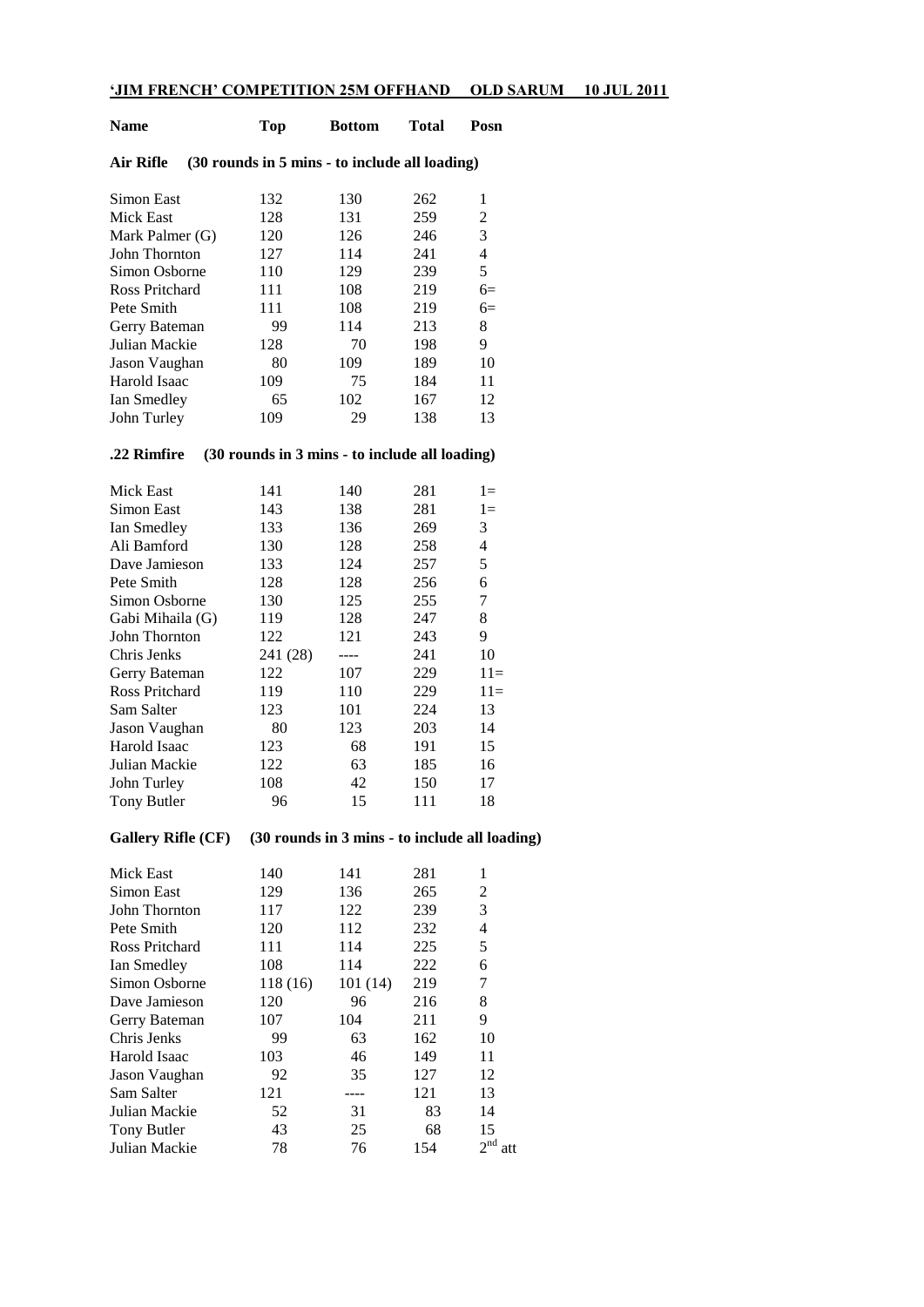#### **Aggregate**

| <b>Name</b>      | Air | .22 | GR(CF) | <b>Total</b> | Posn           |
|------------------|-----|-----|--------|--------------|----------------|
| Mick East        | 259 | 281 | 281    | 821          | 1              |
| Simon East       | 262 | 281 | 265    | 808          | 2              |
| John Thornton    | 241 | 243 | 239    | 723          | 3              |
| Simon Osborne    | 239 | 255 | 219    | 713          | $\overline{4}$ |
| Pete Smith       | 219 | 256 | 232    | 707          | 5              |
| Ross Pritchard   | 219 | 229 | 225    | 673          | 6              |
| Ian Smedley      | 167 | 269 | 222    | 658          | 7              |
| Gerry Bateman    | 213 | 229 | 211    | 653          | 8              |
| Harold Isaac     | 184 | 191 | 149    | 524          | 9              |
| Jason Vaughan    | 189 | 203 | 127    | 519          | 10             |
| Dave Jamieson    |     | 257 | 216    | 473          | 11             |
| Julian Mackie    | 198 | 185 | 83     | 466          | 12             |
| Chris Jenks      |     | 241 | 162    | 403          | 13             |
| Sam Salter       |     | 224 | 121    | 345          | 14             |
| John Turley      | 138 | 150 |        | 288          | 15             |
| Ali Bamford      |     | 258 |        | 258          | 16             |
| Gabi Mihaila (G) |     | 247 |        | 247          | 17             |
| Mark Palmer (G)  | 246 |     |        | 246          | 18             |
| Tony Butler      |     | 111 | 68     | 179          | 19             |

### **.22 RIMFIRE (SEMI-AUTO'S) BENCHREST (GROUPING) 25M OLD SARUM 10 JUL 2011**

| <b>Name</b>    | Gp1   | Gp2   | Gp3   | Gp4   | Agg    | Posn                   |
|----------------|-------|-------|-------|-------|--------|------------------------|
| Mick East      | 0.280 | 0.215 | 0.183 | 0.357 | 0.2587 | -1                     |
| Simon East     | 0.457 | 0.424 | 0.424 | 0.303 | 0.4020 | 2                      |
| Ross Pritchard | 0.440 | 0.345 | 0.477 | 0.488 | 0.4375 | 3                      |
| Harold Isaac   | 0.379 | 0.433 | 0.539 | 0.455 | 0.4515 | 4                      |
| John Thornton  | 0.548 | 0.454 | 0.490 | 0.457 | 0.4872 | 5                      |
| Ross Pritchard | 0.326 | 0.555 | 0.469 | 0.352 | 0.4255 | 2 <sup>nd</sup><br>att |

### **.22 RIMFIRE PRONE 100YDS ANDOVER 17 JUL 2011**

| <b>Name</b>         | <b>Scores</b> | Total | Posn |
|---------------------|---------------|-------|------|
| <b>Ivan Casey</b>   | $99.2 + 97.7$ | 196.9 | 1    |
| Julian Mackie       | $97.2 + 99.4$ | 196.6 | 2    |
| James Bowhill       | $97.2 + 94.1$ | 191.3 | 3    |
| <b>Jason Slater</b> | $96.3 + 92.1$ | 188.4 | 4    |
| Hal Bohne           | $87.6 + 97.2$ | 184.8 | 5    |
| Shane Johnston      | $86.0 + 91.2$ | 177.2 | 6    |
| Tom Fenston (G)     | $87.0 + 88.1$ | 175.1 | 7    |
| Tony Butler         | $87.0 + 85.0$ | 172.0 | 8    |
| <b>Tom Combes</b>   | $82.0 + 88.1$ | 170.1 | 9    |
| Jason Vaughan       | $80.2 + 84.0$ | 164.2 | 10   |
| Ali Bamford         | $78.0 + 84.1$ | 162.1 | 11   |

### **.22 RIMFIRE BENCHREST 50YDS ANDOVER 17 JUL 2011**

| <b>Name</b>       | Score | Posn                  |
|-------------------|-------|-----------------------|
| <b>Ivan Casey</b> | 189   | 1                     |
| Julian Mackie     | 188   | $\mathcal{D}_{\cdot}$ |
| <b>Tom Combes</b> | 183   | 3                     |
| Ali Bamford       | 180   | 4                     |
| Hal Bohne         | 136   | 5                     |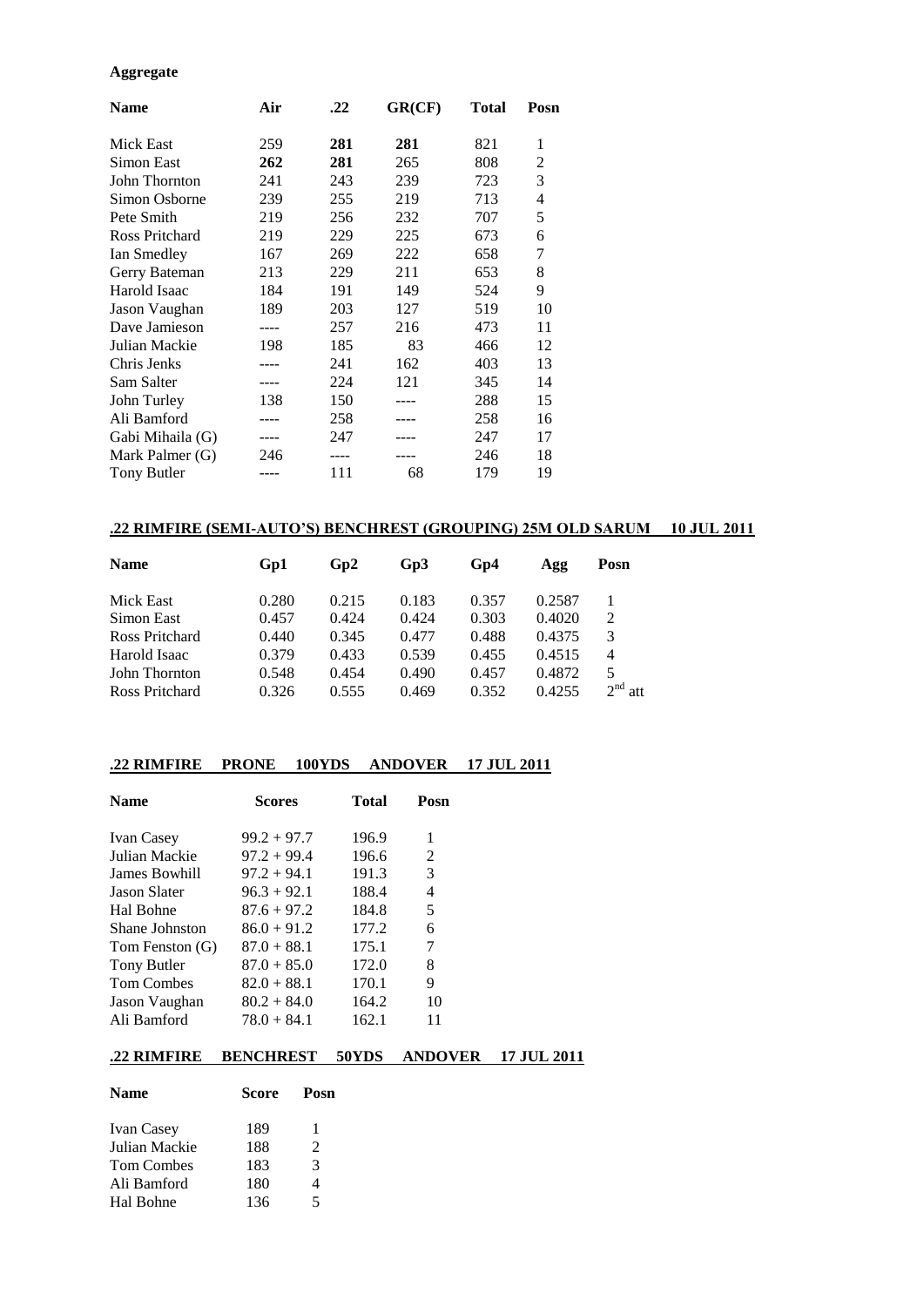| <b>Name</b>           | <b>Class</b> | <b>Rifle Make/mod</b> | Cal      | <b>Bullet Wt</b> | <b>Score</b> | Posn                   | <b>Pts</b>       |
|-----------------------|--------------|-----------------------|----------|------------------|--------------|------------------------|------------------|
| F/Open                |              |                       |          |                  |              |                        |                  |
| <b>Mick East</b>      | F/O          | Shilen DGA            | 6 Dasher | 105              | 73.7         | $\mathbf{1}$           | 10               |
| <b>Mick East</b>      | F/TR         | Tikka M55             | .223     | 90               | 68.2         | $\overline{c}$         |                  |
| <b>Ross Pritchard</b> | F/O          | <b>Barnard</b>        | 6.5x47   | 140              | 67.2         | 3                      | 9                |
| <b>Ross Pritchard</b> | F/TR         | Remmy 700             | .223     | 90               | 66.3         | 4                      |                  |
| Sam Salter            | F/O          | <b>RPA</b>            | 6.5x55   | 139              | 65.2         | 5                      | $\,8\,$          |
| <b>Barry Dowsett</b>  | F/O          | Surgeon               | 6.5x47   | 140              | 63.3         | 6                      | $\boldsymbol{7}$ |
| <b>Jason Slater</b>   | F/TR         | Tikka                 | .308     | 168              | 53.0         | 7                      | $\sqrt{6}$       |
| Chris Spalding        | F/TR         | Mauser                | .308     | 150              | 51.1         | 8                      | 5                |
| Tony Jackson          | F/TR         | T4                    | 7.62     | 155              | 44.0         | 9                      | $\overline{4}$   |
| John Fenston          | F/O          | Musgrave              | .308     | 155              | 37.0         | $10=$                  | 2.5              |
| Harold Isaac          | F/TR         | AR 15                 | .223     | 75               | 37.0         | $10=$                  | 2.5              |
| Peter Kiy             | F/TR         | Enfield               | 7.62     | 145              | 33.1         | 12                     | $\mathbf{1}$     |
| <b>Barry Dowsett</b>  | F/O          | Remmy 700             | 300 WM   | 210              | 71.4         | 2 <sup>nd</sup><br>att |                  |
| <b>Ross Pritchard</b> | F/O          | <b>Barnard</b>        | 6br      | 105              | 60.1         | 2 <sup>nd</sup><br>att |                  |
| <b>Jason Slater</b>   | F/TR         | Tikka                 | .308     | 168              | 56.1         | 2 <sup>nd</sup><br>att |                  |
| Tony Jackson          | F/TR         | <b>T4</b>             | 7.62     | 155              | 55.2         | 2 <sup>nd</sup><br>att |                  |
| John Fenston          | F/O          | Musgrave              | .308     | 155              | 50.1         | 2 <sup>nd</sup><br>att |                  |
| Harold Isaac          | F/TR         | AR 15                 | .223     | 72?              | 33.1         | 2 <sup>nd</sup><br>att |                  |
| Peter Kiy             | F/TR         | Enfield               | 7.62     | 150              | 28.0         | $2^{\rm nd}$<br>att    |                  |
| F/TR                  |              |                       |          |                  |              |                        |                  |
| <b>Mick East</b>      |              | Tikka M55             | .223     | 90               | 68.2         | 1                      | 10               |
| <b>Ross Pritchard</b> |              | Remmy 700             | .223     | 90               | 66.3         | $\overline{c}$         | 9                |
| <b>Jason Slater</b>   |              | Tikka                 | .308     | 168              | 53.0         | 3                      | $\,8\,$          |
| Chris Spalding        |              | Mauser                | .308     | 150              | 51.1         | 4                      | $\tau$           |
| Tony Jackson          |              | T <sub>4</sub>        | 7.62     | 155              | 44.0         | 5                      | 6                |
| Harold Isaac          |              | <b>AR15</b>           | .223     | 75               | 37.0         | 6                      | 5                |
| Peter Kiy             |              | Enfield               | 7.62     | 145              | 33.1         | 7                      | $\overline{4}$   |
|                       |              |                       |          |                  |              |                        |                  |

# **F CLASS 600YDS CENTURY 24 JUL 2011**

# **.22 RIMFIRE OFFHAND 25M OLD SARUM 31 JUL 2011**

| <b>Name</b>                  | Top | <b>Bottom</b> | <b>Total</b> | Posn  |
|------------------------------|-----|---------------|--------------|-------|
| Simon East                   | 147 | 144           | 291          | 1     |
| Sam Salter                   | 137 | 133           | 270          | 2     |
| Richard Clapp                | 130 | 139           | 269          | 3     |
| John Thornton                | 133 | 134           | 267          | 4     |
| Chris Jenks                  | 131 | 135           | 266          | 5     |
| Steve Jugg                   | 138 | 125           | 263          | 6     |
| Harold Isaac                 | 131 | 129           | 260          | 7     |
| <b>Ivan Casey</b>            | 134 | 121           | 255          | 8     |
| Steve Winder                 | 130 | 124           | 254          | 9     |
| Doug Morley                  | 117 | 132           | 249          | $10=$ |
| David Shepherd               | 128 | 121           | 249          | $10=$ |
| <b>Bill Snook</b>            | 124 | 125           | 249          | $10=$ |
| <b>Tony Butler</b>           | 119 | 117           | 236          | 13    |
| Hall $(G)$<br>$\overline{?}$ | 113 | 115           | 228          | 14    |
| Kevin Sullivan               | 90  | 71            | 161          | 15    |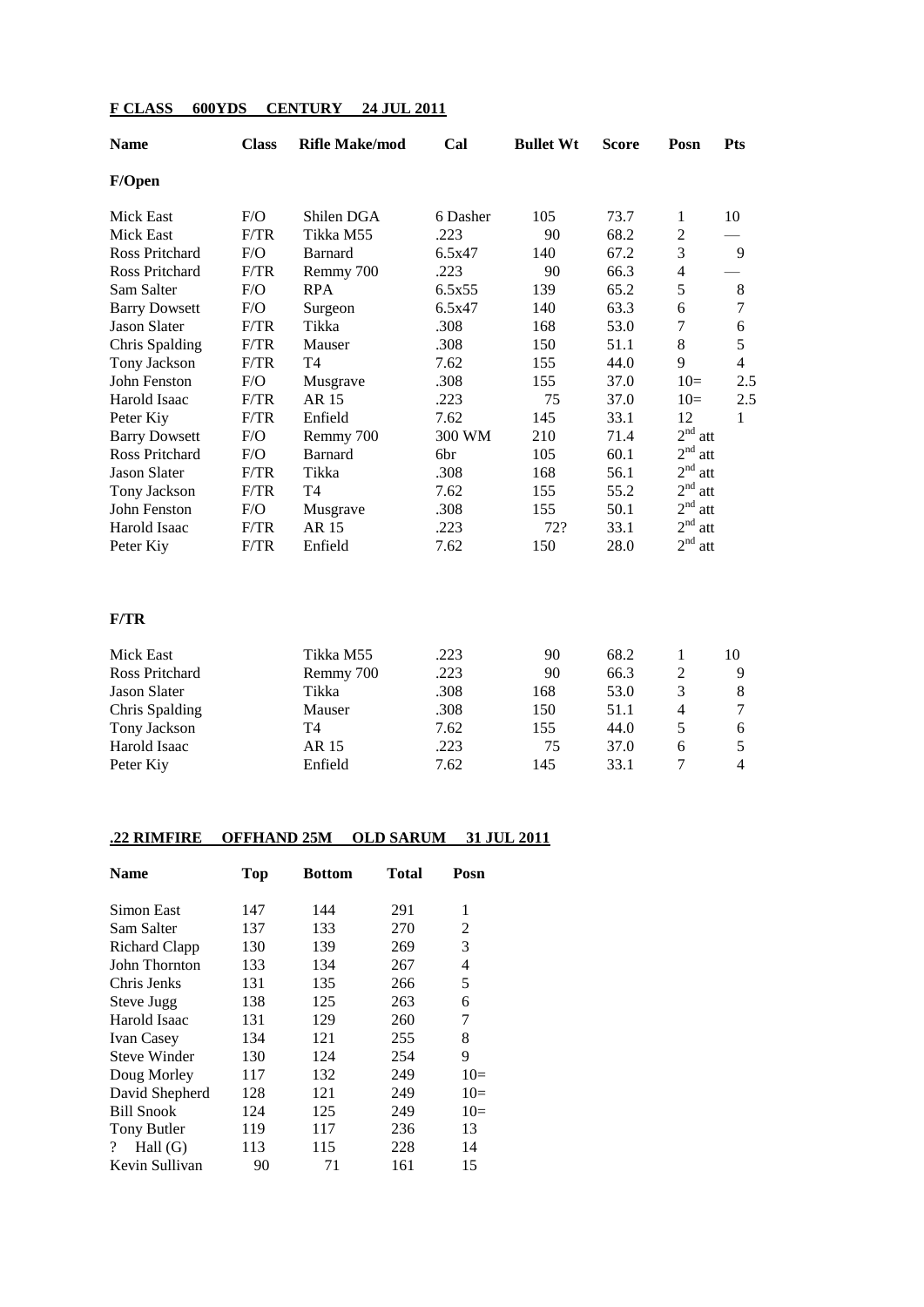# **.22 RIMFIRE 'M-T' OLD SARUM 31 JUL 2011**

| <b>Name</b>                 | P1 | <b>P2</b> | P3 | <b>P4</b> | Total | Posn |
|-----------------------------|----|-----------|----|-----------|-------|------|
| Steve Jugg                  | 23 | 27        | 25 | 29        | 104   | 1    |
| Simon East                  | 19 | 27        | 27 | 28        | 101   | 2    |
| <b>Bill Snook</b>           | 19 | 26        | 28 | 27        | 100   | 3    |
| Doug Morley                 | 23 | 22        | 25 | 27        | 97    | $4=$ |
| Sam Salter                  | 24 | 22        | 23 | 28        | 97    | $4=$ |
| John Thornton               | 17 | 27        | 24 | 26        | 94    | 6    |
| Chris Jenks                 | 20 | 24        | 27 | 22        | 93    | 7    |
| Richard Clapp               | 23 | 25        | 20 | 22        | 90    | 8    |
| Harold Isaac                | 18 | 23        | 21 | 25        | 87    | 9    |
| Hall $(G)$<br>$\mathcal{P}$ | 17 | 19        | 25 | 25        | 86    | 10   |
| Tony Butler                 | 22 | 16        | 21 | 21        | 80    | 11   |
| <b>Steve Winder</b>         | 23 | 21        | 8  | 25        | 77    | 12   |
| David Shepherd              | 14 | 16        | 13 | 19        | 62    | 13   |
| <b>Jason Slater</b>         | 6  | 15        | 13 | 19        | 53    | 14   |
| Kevin Sullivan              | 17 | 18        | 17 | 0         | 52    | 15   |

# **GALLERY RIFLE (CF) OFFHAND 25M OLD SARUM 6 AUG 2011**

| <b>Top</b> | <b>Bottom</b> | Total | Posn |
|------------|---------------|-------|------|
| 142        | 146           | 288   | 1    |
| 135        | 141           | 276   | $2=$ |
| 136        | 140           | 276   | $2=$ |
| 130        | 135           | 265   | 4    |
| 121        | 136           | 257   | 5    |
| 125        | 128           | 253   | 6    |
| 130        | 121           | 251   | 7    |
| 123        | 120           | 243   | 8    |
| 120        | 112           | 232   | 9    |
| 115        | 116           | 231   | 10   |
| 116        | 111           | 227   | 11   |
| 105        | 120           | 225   | 12   |
| 98         | 100           | 198   | 13   |
| 87         | 98            | 185   | 14   |
|            |               |       |      |

# **GALLERY RIFLE (CF) 'MULTI-TARGET' OLD SARUM 6 AUG 2011**

| <b>Name</b>         | P1 | <b>P2</b> | <b>P3</b> | P4 | Total | Posn        |
|---------------------|----|-----------|-----------|----|-------|-------------|
| Mick East           | 26 | 30        | 29        | 25 | 110   | $1 =$       |
| Ross Pritchard      | 25 | 25        | 30        | 30 | 110   | $1 =$       |
| John Thornton       | 20 | 27        | 30        | 30 | 107   | 3           |
| Sam Salter          | 27 | 21        | 29        | 28 | 105   | 4           |
| <b>Jason Slater</b> | 29 | 25        | 27        | 23 | 104   | 5           |
| Julian Mackie       | 23 | 25        | 22        | 29 | 99    | 6           |
| Gerry Bateman       | 15 | 18        | 22        | 27 | 82    | 7           |
| Simon Osborne       | 24 | 11        | 21        | 3  | 59    | 8           |
| Peter Kiy           | 14 | 6         | 18        |    | 38    | 9           |
| Gerry Bateman       | 11 | 21        | 22        | 16 | 70    | $\gamma$ nd |

#### **.22 RIMFIRE BENCHREST GROUPING 25M OLD SARUM 13 AUG 2011**

| <b>Name</b>       | Rifle              | Ammo   | Gp1   | Gp2   | Gp3   | Gp4   | Agg    | Posn           |
|-------------------|--------------------|--------|-------|-------|-------|-------|--------|----------------|
| Julian Mackie     | Anschutz 54 Eley M |        | 0.106 | 0.118 | 0.148 | 0.154 | 0.1303 |                |
| <b>Ivan Casey</b> | Anschutz 54        | T 22 ? | 0.464 | 0.176 | 0.303 | 0.187 | 0.2825 | 2              |
| Tony Butler       | Anschutz $54$ T 22 |        | 0.451 | 0.198 | 0.556 | 0.326 | 0.3828 | 3              |
| Tony Butler       | Anschutz 54        | T 22   | 0.312 | 0.587 | 0.370 | 0.480 | 0.4373 | $\overline{4}$ |
| Julian Mackie     | Remmy 597          | 22 WMR | 0.765 | 0.526 | 0.791 | 0.634 | 0.6790 | 5.             |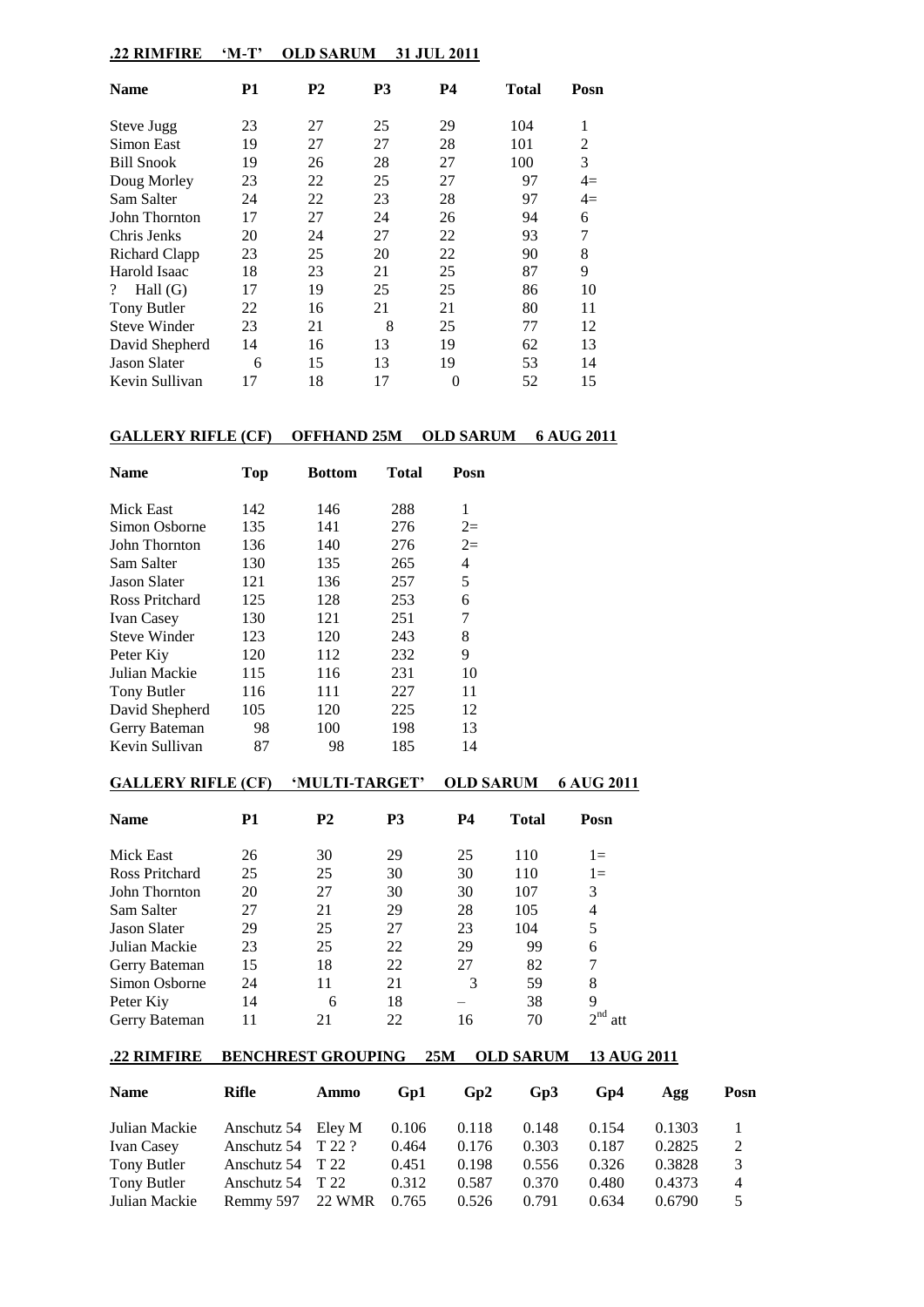# **.22 RIMFIRE PRONE 100YDS ANDOVER 29 MAY 2011**

| <b>Name</b>         | <b>Score</b> | Posn          |
|---------------------|--------------|---------------|
| James Bowhill       | 190.4        | 1             |
| <b>Jason Slater</b> | 188.9        | $\mathcal{L}$ |
| David Wright        | 176.1        | 3             |
| John Turley         | 145.0        | 4             |

# **.22 RIMFIRE PRONE 100YDS ANDOVER 21 AUG 2011**

| <b>Name</b>         | Tgt 1 | Tgt 2 | <b>Total</b> | Posn |
|---------------------|-------|-------|--------------|------|
| <b>Ivan Casey</b>   | 100.2 | 99.6  | 199.8        | 1    |
| Ian Smedley         | 93.2  | 96.1  | 189.3        | 2    |
| Tony Butler         | 90.0  | 96.3  | 186.3        | 3    |
| <b>Ben Thomas</b>   | 95.1  | 90.2  | 185.3        | 4    |
| <b>Jason Slater</b> | 94.2  | 89.3  | 183.5        | 5    |
| Jason Vaughan       | 88.1  | 86.1  | 174.2        | 6    |
| Chris Jenks         | 75.0  | 88.1  | 163.1        | 7    |
| Dan Hopkins         | 810   | 81.1  | 162.1        | 8    |

#### **.22 RIMFIRE PRONE 100YDS ANDOVER 28 AUG 2011**

| Posn                                                                        |
|-----------------------------------------------------------------------------|
| 1                                                                           |
| 2                                                                           |
| 3                                                                           |
| 4                                                                           |
| 5                                                                           |
| 6                                                                           |
|                                                                             |
| <b>Score</b><br>197.8<br>191.7<br>174.3<br>164.1<br>161.0<br>142.2<br>117.0 |

### **F CLASS 600YDS CENTURY 4 SEP 2011**

| <b>Name</b>           | <b>Class</b> | <b>Rifle Make/mod</b>   | Cal        | <b>Bullet Wt</b> | <b>Score</b> | Posn                   | <b>Pts</b>     |
|-----------------------|--------------|-------------------------|------------|------------------|--------------|------------------------|----------------|
| F/Open                |              |                         |            |                  |              |                        |                |
| <b>Barry Dowsett</b>  | F/O          | Surgeon                 | 6.5x47     | 140              | 71.3         | 1                      | 10             |
| <b>Ross Pritchard</b> | F/O          | <b>Barnard</b>          | 6.5x47     | 140              | 68.4         | 2                      | 9              |
| <b>Mick East</b>      | F/O          | Shilen                  | 6mm Dasher | 105              | 66.2         | 3                      | $\,8\,$        |
| Sam Salter            | F/O          | <b>RPA</b>              | 6.5x55     | 139              | 64.4         | $\overline{4}$         | 7              |
| Jon Boughton          | F/TR         | Sako TRG                | .308       | 155              | 63.3         | 5                      | 6              |
| Mick East             | F/TR         | Tikka                   | .223       | 90               | 62.3         | 6                      |                |
| Ian Smedley           | F/TR         | <b>Sako TRG</b>         | .308       | 190              | 56.0         | 7                      | $\mathfrak s$  |
| <b>Tom Combes</b>     | F/TR         | <b>Steyr Mannlicher</b> | .308       | 155              | 52.1         | 8                      | $\overline{4}$ |
| <b>Gareth Francis</b> | F/TR         | Remmy 700               | .308       | 155              | 49.2         | 9                      | 3              |
| Ross Pritchard        | F/TR         | Remmy 700               | .223       | 90               | 41.0         | 10                     |                |
| Ivan Casey            | F/TR         | Remmy 700               | .308       | 155              | 27.0         | 11                     | 2              |
| Mick East             | F/TR         | Remmy 700               | .308       | 155              | 68.4         | 2 <sup>nd</sup><br>att |                |
| <b>Barry Dowsett</b>  | F/O          | Remmy 700               | 300 WM     | 210              | 65.2         | $2^{\rm nd}$<br>att    |                |
| Sam Salter            | F/O          | Savage                  | .223       | 80               | 64.4         | 2 <sup>nd</sup><br>att |                |
| Ivan Casey            | F/TR         | Remmy 700               | .308       | 155              | 48.1         | 2 <sup>nd</sup><br>att |                |
| <b>Ivan Casey</b>     | F/TR         | Remmy 700               | .308       | 155              | 40.2         | 3 <sup>rd</sup><br>att |                |
| F/TR                  |              |                         |            |                  |              |                        |                |
| Jon Boughton          |              | Sako TRG                | .308       | 155              | 63.3         | 1                      | 10             |
| <b>Mick East</b>      |              | Tikka                   | .223       | 90               | 62.3         | 2                      | 9              |
| Ian Smedley           |              | Sako TRG                | .308       | 190              | 56.0         | 3                      | $\,8\,$        |
| <b>Tom Combes</b>     |              | <b>Steyr Mannlicher</b> | .308       | 155              | 52.1         | 4                      | $\overline{7}$ |
| Gareth Francis        |              | Remmy 700               | .308       | 155              | 49.2         | 5                      | 6              |
| <b>Ross Pritchard</b> |              | Remmy 700               | .223       | 90               | 41.0         | 6                      | 5              |
| <b>Ivan Casey</b>     |              | Remmy 700               | .308       | 155              | 27.0         | 7                      | $\overline{4}$ |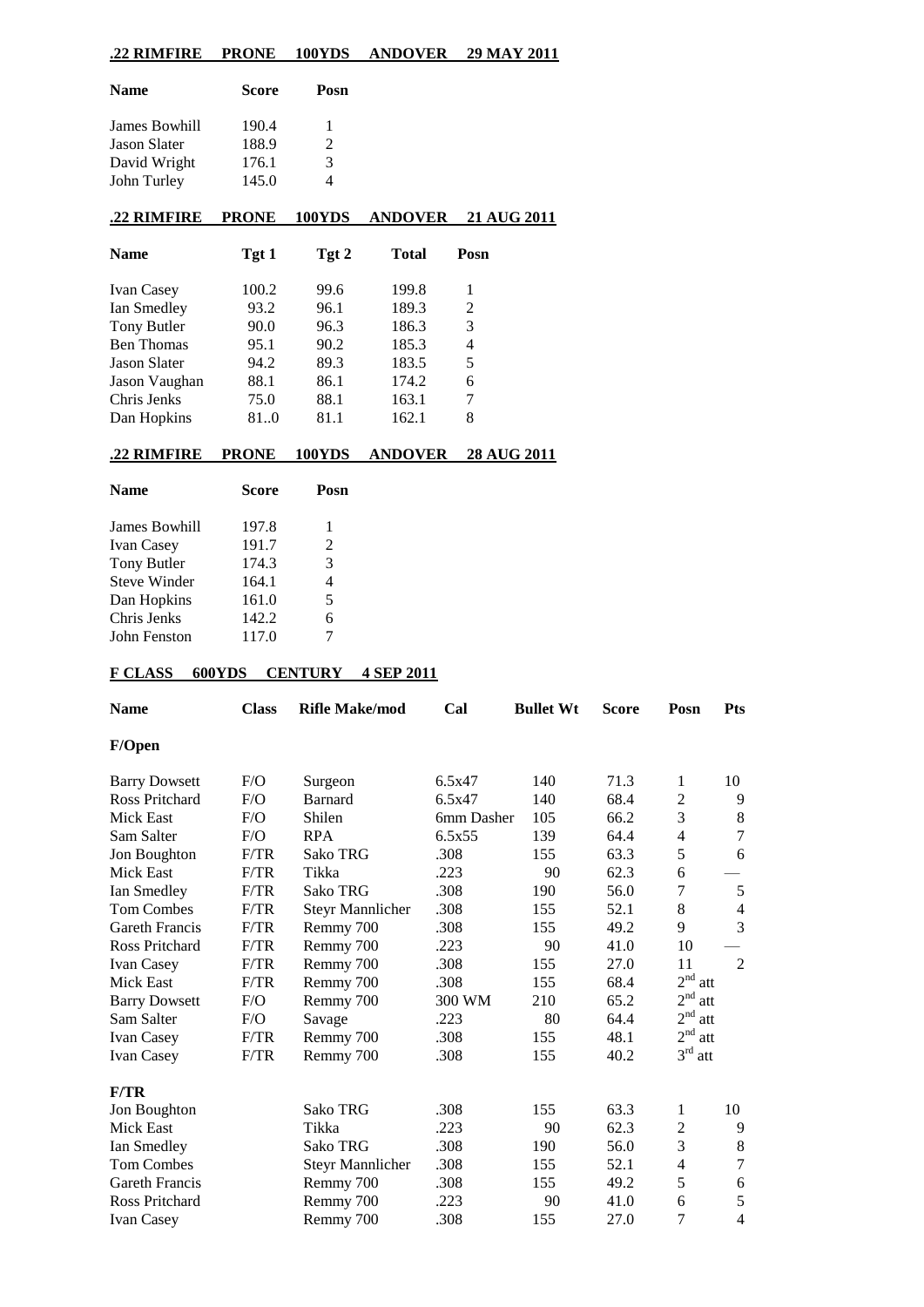#### **.22 RIMFIRE OFFHAND 25M OLD SARUM 11 SEP 2011**

| Name                 | <b>Top</b> | <b>Bottom</b> | Total | Posn |
|----------------------|------------|---------------|-------|------|
| Mick East            | 146        | 147           | 293   | 1    |
| Simon Osborne        | 144        | 142           | 286   | 2    |
| Ian Smedley          | 138        | 143           | 281   | 3    |
| Sam Salter           | 133        | 140           | 273   | 4    |
| Chris Jenks          | 130        | 139           | 269   | 5    |
| <b>Steve Winder</b>  | 136        | 132           | 268   | 6    |
| Ali Bamford          | 132        | 133           | 265   | 7    |
| Steve Jugg           | 129        | 132           | 261   | 8    |
| <b>Richard Clapp</b> | 133        | 126           | 259   | 9    |
| Ivan Casey           | 128        | 126           | 254   | 10   |
| <b>Jason Slater</b>  | 123        | 130           | 253   | 11   |
| Noel Smith $(G)$     | 132        | 119           | 251   | 12   |
| David Harland (G)    | 124        | 126           | 250   | 13   |
| Kevin Sullivan       | 132        | 114           | 246   | 14   |
| Jason ? Leach (G)    | 121        | 123           | 244   | 15   |
| Jason Vaughan        | 123        | 119           | 242   | 16   |
| David Wright         | 125        | 115           | 240   | 17   |
| Gerry Bateman        | 129(16)    | 110(14)       | 239   | 18   |
| Tony Butler          | 113        | 125           | 238   | 19   |
| Harold Isaac         | 114        | 115           | 229   | 20   |
| John Turley          | 118        | 106           | 224   | 21   |

### **.22 RIMFIRE 'TIMED & PRECISION 1' OLD SARUM 11 SEP 2011**

| <b>Name</b>         | P1     | <b>P2</b> | P <sub>3</sub> | <b>Total</b> | Posn            |
|---------------------|--------|-----------|----------------|--------------|-----------------|
| Mick East           | 117(5) | 118(1)    | 60(3)          | 295(9)       | 1               |
| <b>Ivan Casey</b>   | 115(4) | 116(3)    | 58(2)          | 289(9)       | $\overline{2}$  |
| Simon Osborne       | 113(0) | 113(5)    | 60(4)          | 286(9)       | 3               |
| Richard Clapp       | 112(3) | 114(2)    | 58(1)          | 284(6)       | 4               |
| Steve Jugg          | 109(2) | 115(2)    | 58(1)          | 282(5)       | 5               |
| Ian Smedley         | 112(1) | 112(1)    | 55(0)          | 279(2)       | 6               |
| <b>Jason Slater</b> | 105(0) | 115(1)    | 58(1)          | 278(2)       | 7               |
| Gerry Bateman       | 112(2) | 100(0)    | 58(0)          | 270(2)       | 8               |
| Chris Jenks         | 109(1) | 106(0)    | 51(0)          | 266(1)       | 9               |
| Sam Salter          | 97(0)  | 105(0)    | 58(1)          | 260(1)       | 10              |
| Noel Smith $(G)$    | 112(1) | 98(1)     | 48(0)          | 258(2)       | 11              |
| Harold Isaac        | 110(0) | 104(1)    | 38(0)          | 252(1)       | 12              |
| John Turley         | 86(0)  | 99(0)     | 55(1)          | 240(1)       | 13              |
| Noel Smith $(G)$    | 105(0) | 114(3)    | 56(0)          | 275(3)       | $2^{nd}$<br>att |

# **.22 PRONE 100 YDS ANDOVER 25 SEP 2011**

| <b>Name</b>          | T1    | T2    | <b>Total</b> | Posn |
|----------------------|-------|-------|--------------|------|
| <b>Ivan Casey</b>    | 141.3 | 141.3 | 282.6        |      |
| <b>James Bowhill</b> | 137.0 | 145.2 | 282.2        | 2    |
| <b>Jason Slater</b>  | 133.0 | 136.0 | 269.0        | 3    |
| Tony Butler          | 122.1 | 132.0 | 254.1        | 4    |
| Jason Vaughan        | 127.1 | 122.1 | 249.2        | 5    |
| Peter Kiy            | 97.0  | 134.1 | 231.1        | 6    |
| <b>Noel Smith</b>    | 65.0  | 47.0  | 112.0        |      |
|                      |       |       |              |      |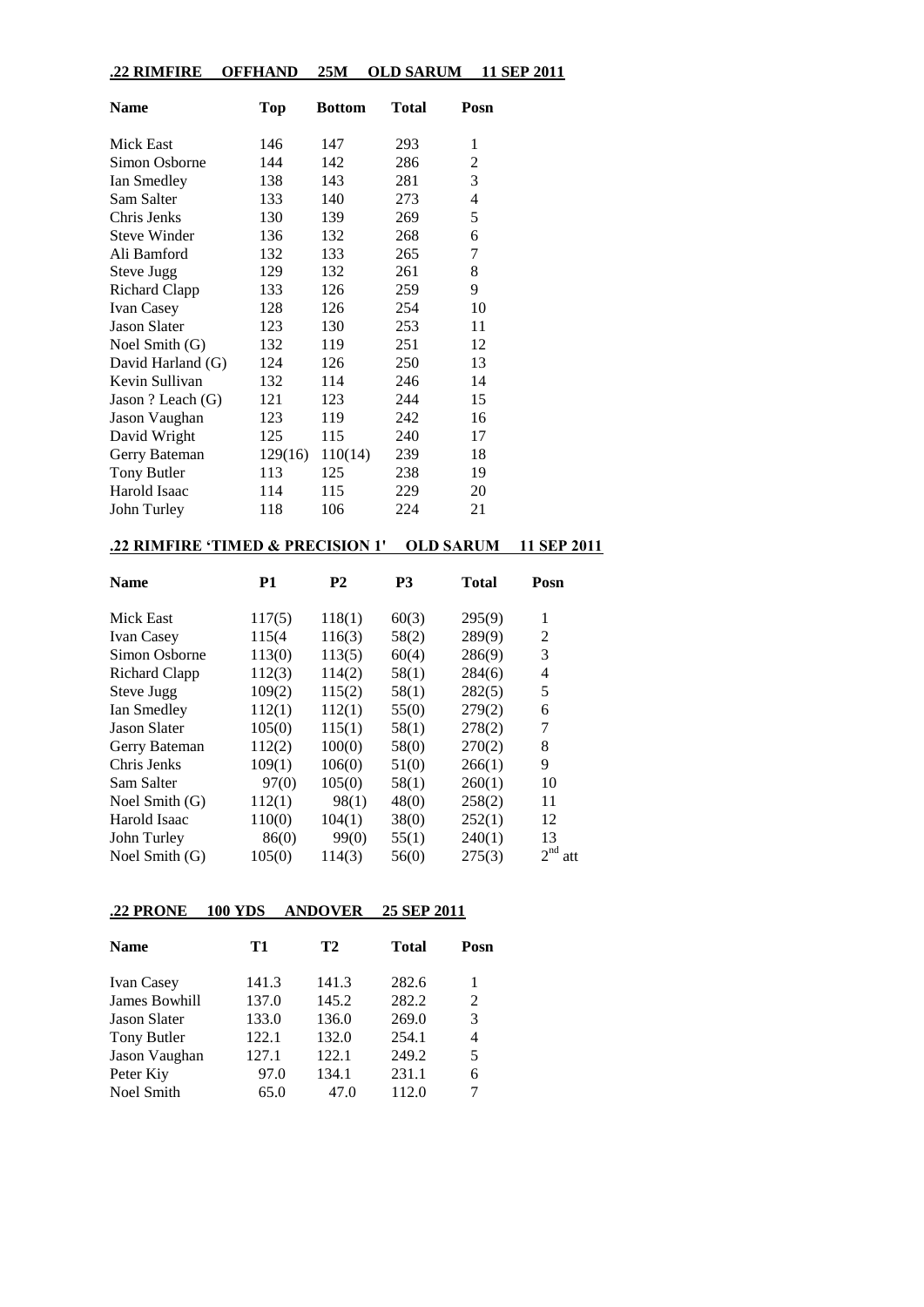| Name                | Top | <b>Bottom</b> | Total | Posn  |
|---------------------|-----|---------------|-------|-------|
| Mick East           | 138 | 139           | 277   | $1 =$ |
| John Thornton       | 138 | 139           | 277   | $1 =$ |
| Ian Smedley         | 133 | 136           | 269   | 3     |
| <b>Ivan Casey</b>   | 125 | 132           | 257   | $4=$  |
| Doug Morley         | 132 | 125           | 257   | $4=$  |
| Steve Jugg          | 128 | 125           | 253   | 6     |
| Ross Pritchard      | 118 | 129           | 247   | 7     |
| Chris Blackler      | 113 | 129           | 242   | 8     |
| Noel Smith          | 123 | 114           | 237   | 9     |
| Peter Kiy           | 125 | 106           | 231   | 10    |
| Ali Bamford         | 124 | 106           | 230   | 11    |
| Chris Jenks         | 107 | 120           | 227   | 12    |
| <b>Jason Slater</b> | 102 | 124           | 226   | 13    |
| Tony Butler         | 111 | 108           | 219   | 14    |
| Richard Clapp       | 109 | 105           | 214   | 15    |
| <b>Bill Snook</b>   | 104 | 96            | 200   | 16    |
| Harold Isaac        | 89  | 63            | 152   | 17    |
| <b>Steve Winder</b> | 91  | 48            | 139   | 18    |

**.22 RIMFIRE 'T&P1' OLD SARUM 2 OCT 2011 Part 2 of the annual Skill at Arms competition**

| <b>Name</b>         | P1     | P2     | P3    | Total  | Posn |
|---------------------|--------|--------|-------|--------|------|
| Mick East           | 117(1) | 118(3) | 60(3) | 295(7) | 1    |
| Steve Jugg          | 116(0) | 117(4) | 59(2) | 292(6) | 2    |
| <b>Bill Snook</b>   | 115(1) | 115(1) | 57(0) | 287(2) | 3    |
| Richard Clapp       | 115(0) | 112(4) | 58(0) | 285(4) | 4    |
| John Thornton       | 107(2) | 116(4) | 60(1) | 283(7) | 5    |
| Doug Morley         | 109(1) | 113(3) | 58(3) | 280(7) | 6    |
| Noel Smith          | 113(2) | 111(2) | 55(1) | 279(5) | 7    |
| Ross Pritchard      | 112(2) | 113(1) | 54(0) | 279(3) | 8    |
| Chris Jenks         | 110(1) | 112(1) | 55(0) | 277(2) | 9    |
| Harold Isaac        | 108(1) | 110(0) | 57(1) | 275(2) | 10   |
| <b>Jason Slater</b> | 104(2) | 111(1) | 53(0) | 268(3) | 11   |
| John Fenston        | 106(0) | 104(1) | 56(0) | 266(1) | 12   |
| <b>Ivan Casey</b>   | 84(0)  | 116(5) | 57(0) | 257(5) | 13   |
| Peter Kiy           | 100(0) | 107(2) | 30(2) | 237(4) | 14   |
| Ian Smedley         | 69(0)  | 99(0)  | 56(0) | 224(0) | 15   |
|                     |        |        |       |        |      |

### **.22 RIMFIRE SEMI-AUTO BENCHREST (WEAK SHOULDER) 25M OLD SARUM 2 OCT 2011**

#### **Part 3 of the annual Skill at Arms competition**

| Name           | <b>Score</b> | Posn |  |
|----------------|--------------|------|--|
| Mick East      | 235          | 1    |  |
| John Thornton  | 220          | 2    |  |
| Ross Pritchard | 214          | 3    |  |
| Ali Bamford    | 212          | 4    |  |
| Steve Winder   | 193          | 5    |  |
| Noel Smith     | 186          | 6    |  |
| Chris Jenks    | 164          | 7    |  |
| Harold Isaac   | 142          | 8    |  |
| John Fenston   | 134          | 9    |  |
| Ivan Casey     | 108          | 10   |  |
| Kevin Sullivan | 57           | 11   |  |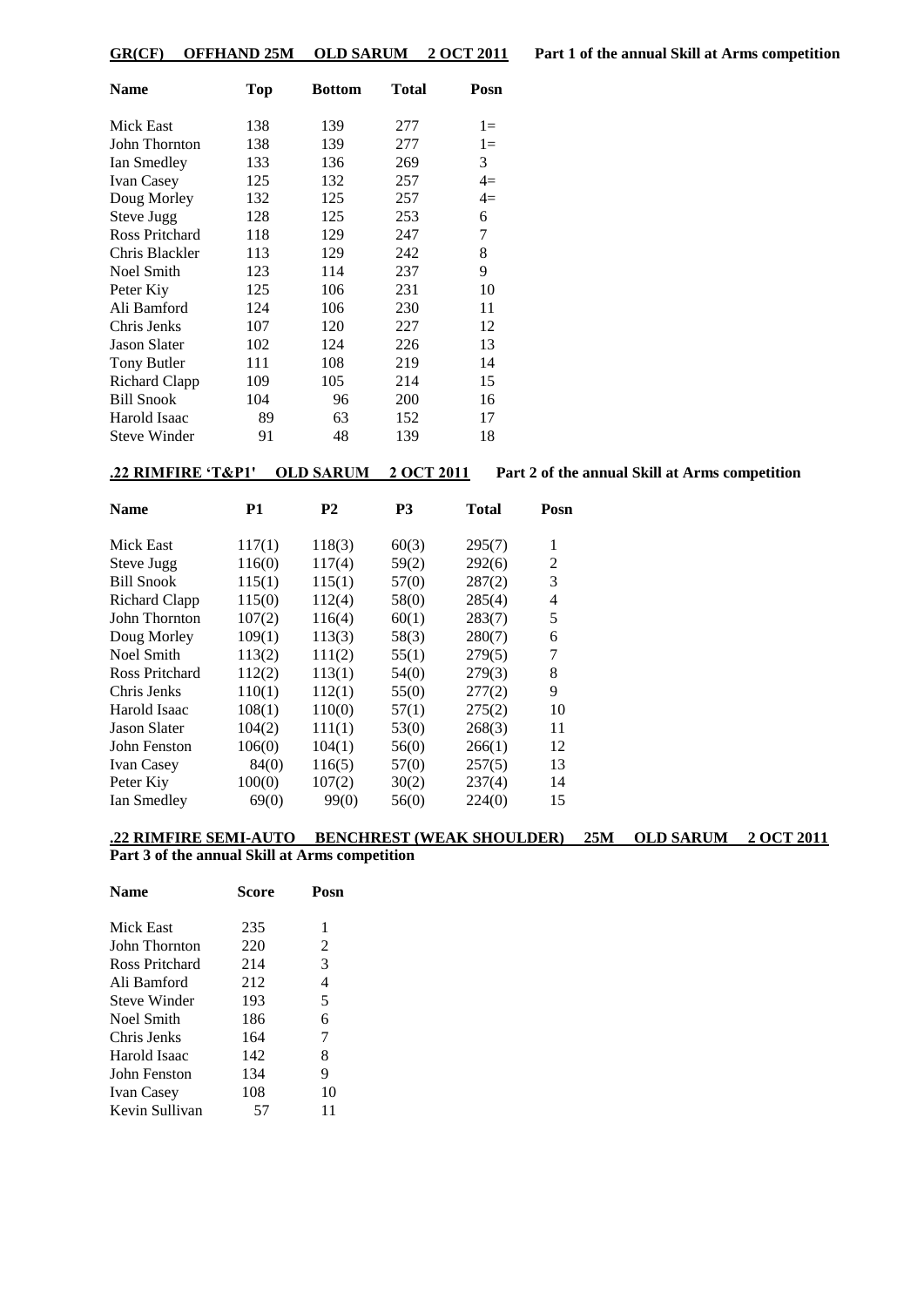| SKILL AT ARMS AGGREGATE | <b>OLD SARUM</b> | 2 OCT 2011 |
|-------------------------|------------------|------------|
|-------------------------|------------------|------------|

| <b>Name</b>           | GRCF  | T&P1 | <b>B</b> 'rest | Total | Posn           |
|-----------------------|-------|------|----------------|-------|----------------|
| <b>Mick East</b>      | 277   | 295  | 235            | 807   | 1              |
| John Thornton         | 277   | 283  | 220            | 780   | 2              |
| <b>Ross Pritchard</b> | 247   | 279  | 214            | 740   | 3              |
| Noel Smith            | 237   | 279  | 186            | 702   | $\overline{4}$ |
| Chris Jenks           | 227   | 277  | 164            | 668   | 5              |
| <b>Ivan Casey</b>     | 257   | 257  | 108            | 622   | 6              |
| Harold Isaac          | 152   | 275  | 142            | 569   | 7              |
| Steve Jugg            | 253   | 292  |                | 545   | 8              |
| Doug Morley           | 257   | 280  |                | 537   | 9              |
| <b>Richard Clapp</b>  | 214   | 285  |                | 499   | 10             |
| <b>Jason Slater</b>   | 226   | 268  |                | 494   | 11             |
| Ian Smedley           | 269   | 224  |                | 493   | 12             |
| <b>Bill Snook</b>     | 200   | 287  |                | 487   | 13             |
| Peter Kiy             | 231   | 237  |                | 468   | 14             |
| Ali Bamford           | 230   |      | 212            | 442   | 15             |
| John Fenston          | ----- | 266  | 134            | 400   | 16             |
| <b>Steve Winder</b>   | 139   |      | 193            | 332   | 17             |
| Chris Blackler        | 242   |      |                | 242   | 18             |
| <b>Tony Butler</b>    | 219   |      |                | 219   | 19             |
| Kevin Sullivan        |       |      | 57             | 57    | 20             |

### **F CLASS 1000YDS STICKLEDOWN 9 OCT 2011**

| <b>Name</b>       | <b>Class</b> | <b>Rifle Make/mod</b> | Cal    | <b>Bullet Wt</b> | <b>Score</b> | Posn      | <b>Pts</b>     |
|-------------------|--------------|-----------------------|--------|------------------|--------------|-----------|----------------|
| F/Open            |              |                       |        |                  |              |           |                |
| Mick East         | F/O          | <b>Barnard</b>        | .284   | 180              | 69.6         | 1         | 10             |
| <b>Mick East</b>  | F/TR         | Tikka M55.223         | 90     |                  | 59.02        | ---       |                |
| Ross Pritchard    | F/O          | <b>Barnard</b>        | 6.5x47 | 140              | 56.3         | 3         | 9              |
| Ross Pritchard    | F/TR         | Remmy 700             | .223   | 90               | 46.0         | 4         |                |
| Ian Smedley       | F/TR         | <b>Sako TRG</b>       | .308   | 155              | 40.1         | 5         | 8              |
| Ali Bamford       | F/TR         | Remmy 700             | .308   | 147              | 37.0         | 6         | 7              |
| Ivan Casey        | F/TR         | Remmy 700             | .308   | 155              | 32.0         | 7         | 6              |
| <b>Ben Thomas</b> | F/TR         | Remmy 700             | .308   | 150              | 31.0         | 8         | 5              |
| Noel Smith        | F/TR         | Remmy 700             | .308   | 150              | 25.0         | 9         | $\overline{4}$ |
| <b>Ivan Casey</b> | F.TR         | Remmy 700             | .308   | 155              | 40.0         | $2nd$ att |                |
| F/TR              |              |                       |        |                  |              |           |                |
| Mick East         |              | Tikka M55.223         | 90     |                  | 59.01        | 10        |                |
| Ross Pritchard    |              | Remmy 700             | .223   | 90               | 46.0         | 2         | 9              |
| Ian Smedley       |              | Sako TRG              | .308   | 155              | 40.1         | 3         | 8              |
| Ali Bamford       |              | Remmy 700             | .308   | 147              | 37.0         | 4         | $\overline{7}$ |
| <b>Ivan Casey</b> |              | Remmy 700             | .308   | 155              | 32.0         | 5         | 6              |
| <b>Ben Thomas</b> |              | Remmy 700             | .308   | 150              | 31.0         | 6         | 5              |
| Noel Smith        |              | Remmy 700             | .308   | 150              | 25.0         | 7         | 4              |
|                   |              |                       |        |                  |              |           |                |

# **.22 RIMFIRE PRONE 100YDS ANDOVER 16 OCT 2011**

| <b>Name</b>          | <b>Score</b> | Posn |
|----------------------|--------------|------|
| Pete Smith           | 295.9        | 1    |
| Ian Smedley          | 293.13       | 2    |
| <b>Ivan Casey</b>    | 292.10       | 3    |
| Chris Blackler       | 278.6        | 4    |
| <b>Jason Slater</b>  | 278.2        | 5    |
| <b>James Bowhill</b> | 275.2        | 6    |
| <b>Tony Butler</b>   | 270.2        | 7    |
| <b>Noel Smith</b>    | 256.0        | 8    |
| Kevin Sullivan       | 243.2        | 9    |